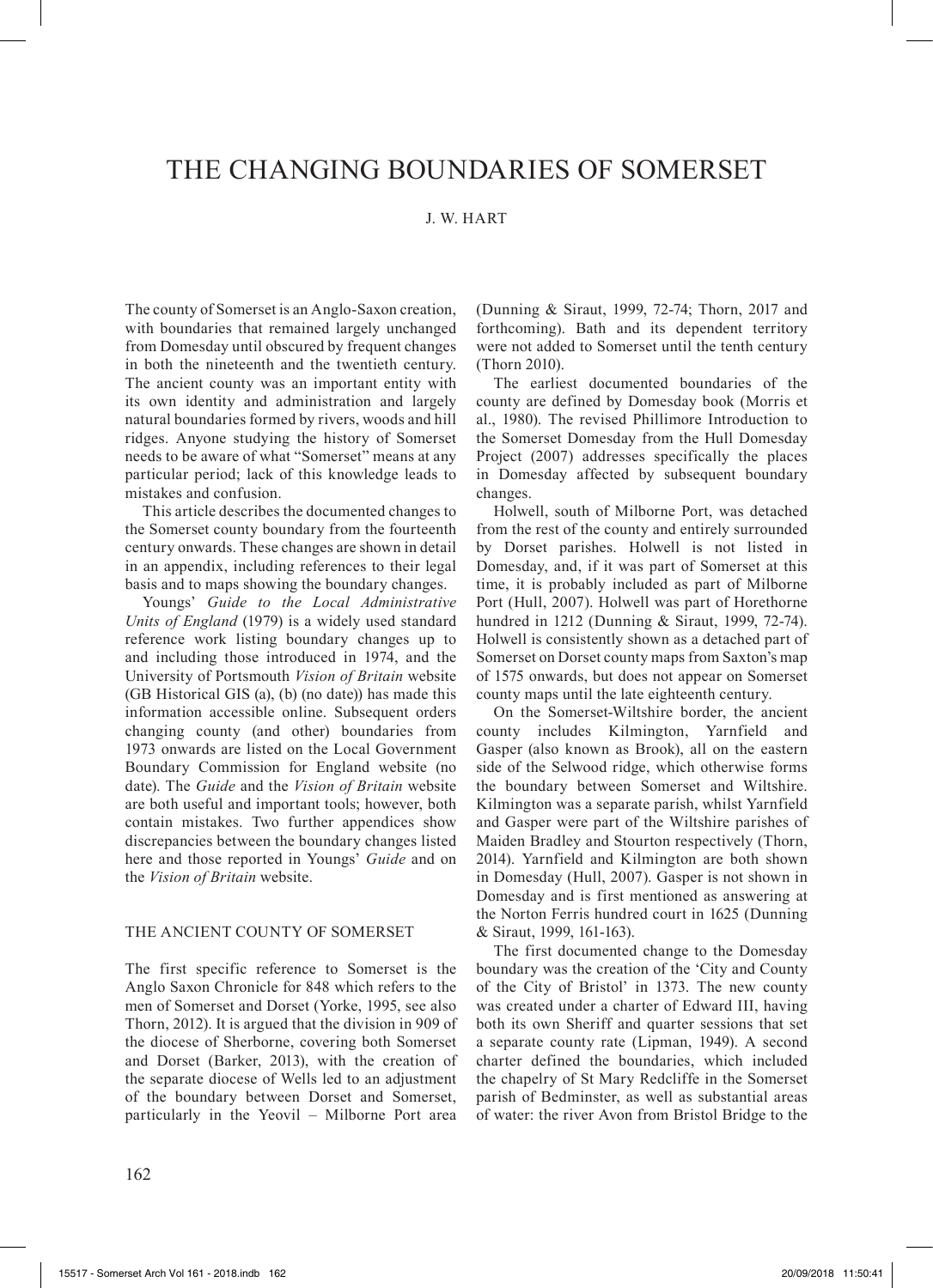Severn Estuary, and a large area of the Estuary itself bounded by Denny Island, Flat Holm and Steep Holm, including the foreshore of the Somerset coast from the mouth of the river Avon south to Clevedon Bay. Whilst the boundaries of the central part of the city are shown on several early maps, these maps do not show the water boundaries. These water boundaries were extended in 1803 by taking in more of the banks of the river ('five yards from the high-water mark') from the city to the mouth of the Avon, and in addition the river Avon upstream to the east of the city as far as Hanham Mills.

Many of the changes to the county boundary that occurred later in the nineteenth century were the consequence of reforms introduced in the 1830s.

The 1832 Great Reform Act introduced substantial changes to Parliamentary constituency boundaries. Details of these changes were contained in the Parliamentary Boundaries Act 1832. Holwell was transferred to the Dorset Parliamentary constituency, and the Act defined the boundaries of the parliamentary boroughs of Bristol and Bath.

The 1834 Poor Law Amendment Act reformed the provision of poor relief. This included uniting parishes into poor law unions, many of which comprised parishes in more than one county. The Somerset parishes of Seaborough, Misterton, Trent, Marston Magna, Rimpton, Sandford Orcas, Poyntington, Goathill, Kilmington, Freshford and the Somerset parts of Maiden Bradley and Stourton together with Exmoor, an extra-parochial place partly in Devon, were in unions in neighbouring counties (Youngs, 1979, p. 674). These counties also had parishes in Somerset poor law unions. The Devon parishes of Yarcombe, Churchstanton, Burlescombe, Clayhidon, Culmstock, Hemyock, Holcombe Rogus and Morebath (Youngs, 1979, p. 587), the Dorset parishes of Wambrook, Buckhorn Weston and Kington Magna (Youngs, 1979, p. 594) and the Gloucestershire parishes of Bitton, Hanham, Mangotsfield, Oldland and Siston (Youngs, 1979, p. 609) were all in Somerset Poor Law unions. These unions formed a template for the registration and sanitary districts created by later legislation.

The 1835 Municipal Corporations Act created the Bristol Municipal Corporation, co-terminous with the parliamentary borough defined in the 1832 Parliamentary Boundaries Act, thus transferring an additional area of Bedminster to the county of Bristol. However, the boundary defined in the 1832 Act did not include the water boundaries in the 1373 Charter and the 1803 Bristol Harbour Act, and therefore these areas were not included in the

municipal borough. This unintended deletion was corrected by an Act in 1842 and confirmed by the Bristol Dock Act 1848 which made the whole of the River Avon downstream from Hanham Mills, including five yards from the high-water mark on either bank, part of the county of Bristol.

The 1832 Parliamentary reforms had transferred Holwell to Dorset for Parliamentary purposes; in 1844 the parish was transferred to Dorset for all purposes.

The Poor Law Amendment Act 1868 extended parish boundaries to include 'the Part of the Seashore to the Low-water Mark'. It also included the 'Bank of every River to the Middle of the Stream' for places where this was not already the case. This Act, together with later changes in 1878 (Oliver, 2001, pp. 46-8), had the effect of bringing the extensive area of foreshore between the highand low-water level marks along the Somerset coast (with the exception of the foreshore already within Bristol) within the boundaries of the county.

An important part of the work of the Local Government Board, formed in 1871, was to rationalise parish boundaries. Many parishes contained detached parts, often at some distance from the main part of the parish. These detached parts were usually amalgamated with the nearest parish in the same poor law union, in some cases resulting in a transfer between counties. A detached part of Oldland in Gloucestershire 'known as Withybed, which is situate on the south side of the River Avon, and adjoins the parish of Keynsham' was transferred to Somerset in 1884.

#### THE ADMINISTRATIVE COUNTY OF SOMERSET

The Local Government Act 1888 created new counties called administrative counties. The Act also created two new county Boroughs: Bristol and Bath. The boundaries of Bristol (which retained its title as City and County of the City of Bristol) remained unchanged. The boundaries of Bath County Borough were those of the Bath Parliamentary Borough as defined in the 1832 Act, and the borough was separated from Somerset with effect from 1st April 1889.

Most of the changes to the county boundary over the next decade were a consequence of provisions in the Local Government Act 1894. The Act abolished sanitary districts and replaced them by urban or rural district councils. As the sanitary districts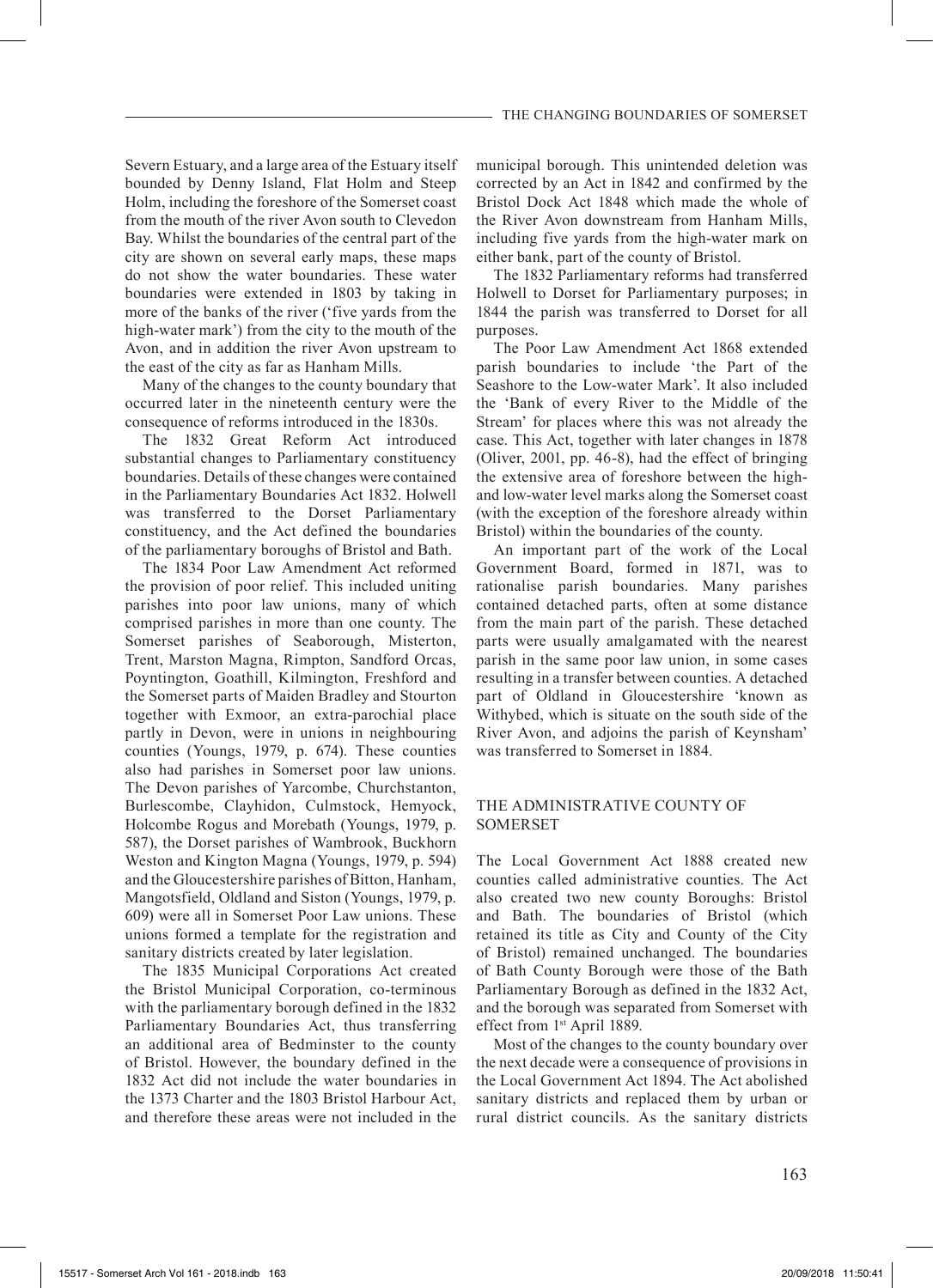had been based on poor law unions, some districts contained either whole parishes or parts of parishes in a different county. The Act required that parishes and rural districts were to be in one administrative county only. The parishes affected were given the choice of changing county or changing poor law union and rural district (e.g. SHC: C\GP\D/34e). The subsequent rearrangements between rural districts and county in 1895 and 1896 came very much at the expense of Somerset. Whilst eight of the thirteen affected parishes or parts of parishes in Somerset were transferred to neighbouring counties, only one of the three Dorset parishes, one of the eight Devon parishes and none of the Gloucestershire parishes affected were transferred to Somerset.

The expansion of Bristol led to eight changes to the Somerset county boundary between 1895 and 1966, partly to accommodate a growth in the port, and partly the spread of the urban development to the south of the city. Some of these transfers affected only small areas (e.g. Dumbell Island in 1895), whilst other changes were more extensive. A large area of Bedminster was transferred to Bristol in 1897 and the remaining part of the parish was renamed Bishopsworth soon after 1898 (Youngs, 1979, p. 417). A further significant expansion occurred in 1930, and in 1933 Brislington was abolished. More extensive changes occurred in 1951 when more of Bishopsworth was transferred to Bristol and the remaining part of the parish became part of Long Ashton. However, the changes in 1951 did restore the foreshore between the highand the low-water mark of the parishes facing the Severn Estuary to Somerset. The changes in 1966 were minor and also included the return of a small area of the county borough to Somerset.

Bath also grew at the expense of Somerset, with expansions in 1911, 1951 and 1967, absorbing the parishes of Weston and Charlcombe as well as parts of other parishes surround the city.

In addition to the expansion of the two county boroughs, there were other adjustments to the county boundary. The Somerset parish of Rode was enlarged by gaining part of Southwick in Wiltshire in 1937. A review of the boundaries of south-western counties carried out under the Local Government Act 1958 led to numerous changes to the boundaries between Somerset and Devon, Dorset, Wiltshire and Gloucestershire which came into effect in 1966. Many of these changes were transfers of quite small areas, several as exchanges of areas between parishes.

## THE NON-METROPOLITAN COUNTY OF **SOMERSET**

The Local Government Act 1972 which came into effect on 1st April 1974 created a new county of Avon. In addition to the County Boroughs of Bath and Bristol and the borough of Weston-super-Mare, the new county included nearly ninety parishes, including the civil parish 'Unnamed' (Youngs, 1979, p. 440), which had been part of the administrative county of Somerset. The extra-parochial place of Steep Holm Island was also transferred to the new county. In some cases only parts of parishes were transferred to Avon, and the remaining parts of these parishes transferred to parishes remaining in Somerset.

Two minor adjustments to the Avon–Somerset county boundaries occurred in 1983 and 1990 and in 1991 the Dorset-Somerset county boundary was changed, effectively moving Yeovil Junction Station from Dorset to Somerset.

In 1996, the county of Avon was broken up and four new counties of North West Somerset, Bath and North East Somerset, the City of Bristol and South Gloucestershire were created.

#### OTHER "SOMERSETS"

The three headings used above of 'Ancient', 'Administrative' and 'Non-metropolitan' county of Somerset are those used by Youngs *Guide* and in the relevant legislation. There are however other "Somerset"s.

The term 'historic county', whilst apparently similar to the ancient county, is often used to describe counties as they were between 1844 (when detached parts were transferred between counties) and the changes introduced by the Local Government Acts of 1888 and 1894. It is the term used by the Association of British Counties (website, no date), which promotes awareness of the continuing importance of the counties as they have existed 'largely unchanged since before 1066'. In reality, the time span covered by the term is relatively short, since it excludes the detached parts of counties that formed part of the county until 1844 (in the case of Somerset, Holwell) and, as the change in county boundary in 1884 shows, some county boundary changes took place before the two Local Government Acts were implemented. The 'historic' county by this definition lasted only four decades. This is the term used by the Somerset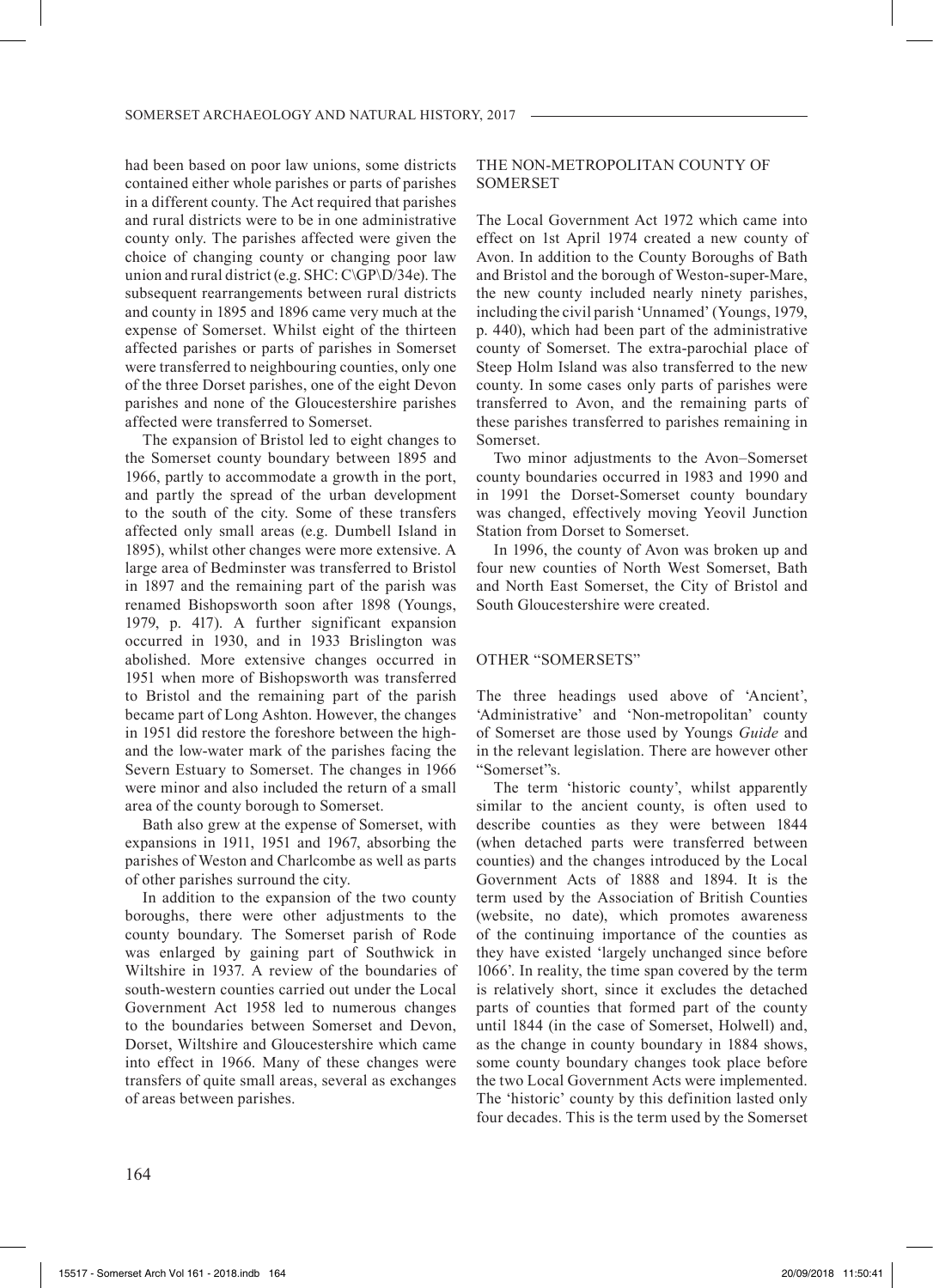Archaeological and Natural History Society (SANHS website, no date).

'Watsonian Vice-counties' are areas used for natural history recording (National Biodiversity network website, no date). Hewett Cottrell Watson (1804–81) devised a system of sub-dividing Great Britain into similar sized areas for plant recording. These are known as 'Vice-counties'. These Vice-Counties followed the county boundaries as they were in the 1850s. Somerset is covered by two vice counties (VC5 and VC6). The Somerset Moth Group's website (no date) shows a map of the boundaries of the two Somerset Vice-Counties and the modern county boundaries.

'Poor law counties' and 'Registration counties' are concepts that followed the creation of poor law unions under the Poor Law Amendment Act 1834 and the subsequent use of these unions as the basis of registration districts created by the Births and Deaths Registration Act 1836. As described earlier, many unions and registration districts included parishes from neighbouring counties, and these parishes were therefore considered to be part of the neighbouring 'poor law county' or 'registration county'. These parishes are listed in the 1851–1891 censuses under their registration rather than their ancient county. These anomalies were resolved by the boundary changes made following the 1894 Local Government Act.

Finally, in 1995, The Local Government Changes for England (Miscellaneous Provision) Regulations 1995, which came into effect on 1st April 1996, created what is often referred to as 'Ceremonial Counties', although the term is not used in the Order. The Order specifies that for the purposes of appointing Sheriffs or Lord Lieutenants, 'Somerset' means the administrative areas of Somerset, Bath and North East Somerset and North West Somerset. These offices that, together with the Custos Rotulorum and the Clerk of the Peace, were key posts in county governance prior to the Local Government Act of 1888 (Eastwood, 1994, 50-70), have become once more a means of holding together groups of local authorities in a structure resembling the 'historic' counties of the nineteenth century.

### **CONCLUSION**

As can be seen above, there is no unique 'Somerset', and hence the meaning of the term will depend on the context. Appendix A documents the nearly thirty changes to the county boundary made since 1373, and makes it possible to define what exactly is covered by the term at any particular time. This is important in many different contexts.

For any demographic or other quantitative study it is essential to define the area within which that study takes place. Natural historians have solved this problem by adopting a system of vicecounties independent of changes to administrative boundaries. Genealogists, local historians and others concerned with searching and analysing records are however affected by boundary changes. 'Somerset' records are held not only in the Somerset Heritage Centre in Taunton but also in the Bath Record Office, the Bristol Archives, the Wiltshire and Swindon History Centre in Chippenham, the Dorset History Centre in Dorchester, the Devon Heritage Centre in Exeter, and the National Archives in Kew.

The Victoria County History for Somerset uses the boundaries of the county as they were at the beginning of the 20th century. Hence the parishes in Horethorne and Norton Ferris Hundreds transferred to Dorset and Wiltshire in 1844 and 1895–6 are not included under their respective hundreds (Dunning & Siraut, 1999) whilst Wambrook, originally a Dorset parish transferred in 1896, is included in the volume covering the neighbouring parish of Whitestaunton, a detached part of the Somerset hundred of South Petherton (Dunning & Bush, 1978). The Manorial Documents Register uses the county boundaries as they were in 1926 when copyhold tenure was abolished.

Changes to the county boundary can also mean that the 'Somerset' used does not always fit the context. Somerset County Council has a number of webpages under the heading of *Aspects of Somerset History* which includes maps of 'Anglo-Saxon Somerset' and 'Domesday Somerset' (Somerset County council website, no date) both drawn on the post-1896 boundaries of Somerset. The important 'Domesday Geography' series (Darby & Finn, 1967) maps by county, but similarly uses 20th century (pre-1966) boundaries. Hence the parishes transferred in the 19th century are not shown under the county under which they appear in Domesday, but in the county to which they were transferred. There is a similar problem with Pevsner's series on The Buildings of England. The former Somerset parish of Trent is in the Dorset volume (Newman  $&$  Pevsner, 1972, p. 427), and the entry for St. Andrew's church starts with the remark: 'There can be few churches in Dorset with so much to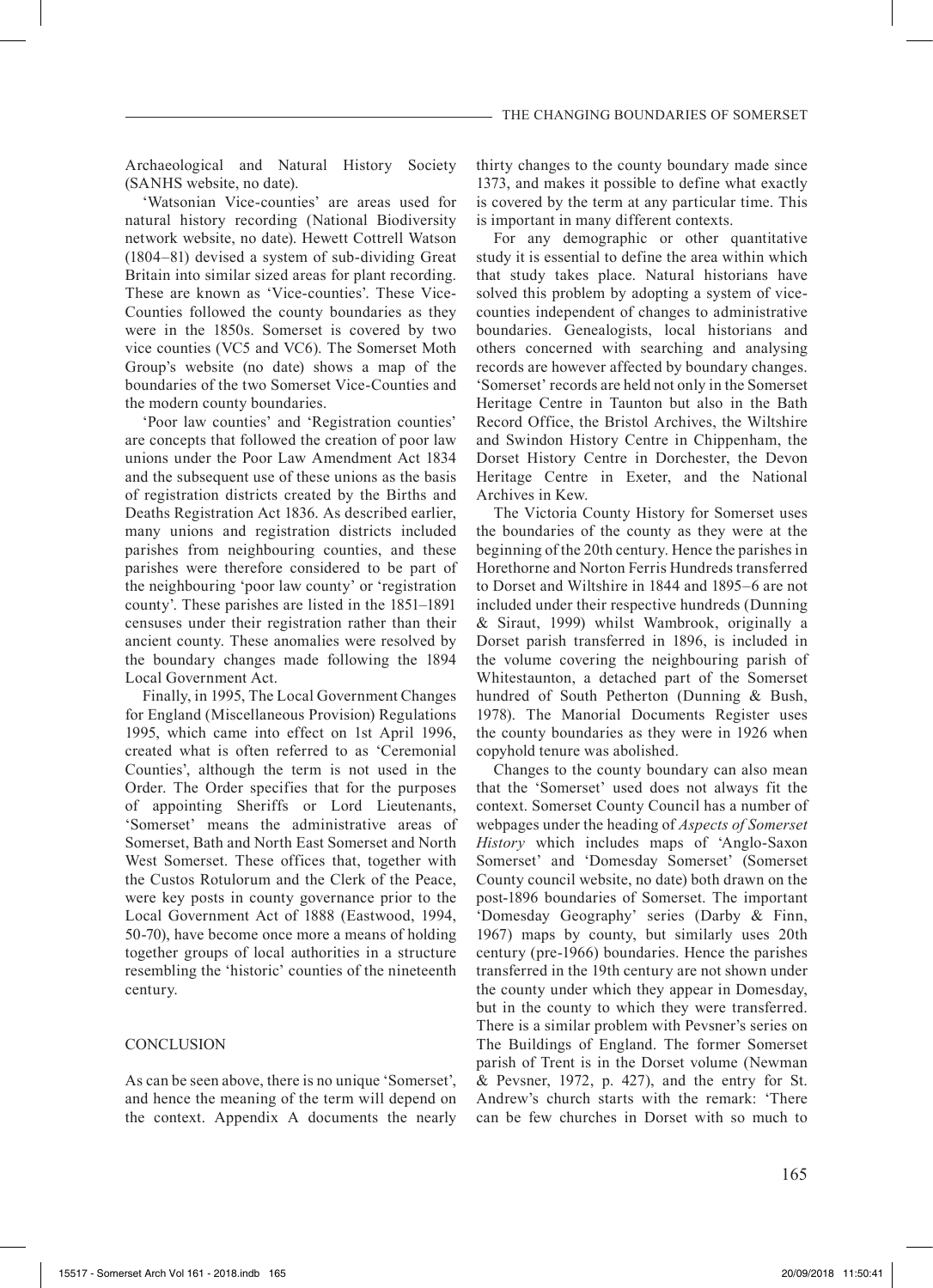enjoy'. Whilst technically correct, a more relevant comparison would be with other Somerset churches, as the church was built whilst the parish was in Somerset and part of the diocese of Bath and Wells. Buildings in Trent have however been surveyed by the Somerset Vernacular Buildings Research Group (SVBRG, 2015).

There were very few attempts to document boundary changes before Youngs' systematic approach in 1974. Fry wrote a short piece in 1906, documenting the 19th century changes to the Dorset-Somerset border (Fry, 1906). The Bristol City Engineer's Department drew up a map showing the history of the expansion of the City boundaries from Anglo-Saxon times, up to the changes in 1938 (BA: NonArchivalPlans/2), but left out the 1895 annexation of Dumbell Island, and suggests the extension of the water boundary east to Hanham Mill first occurred in 1897. The comparisons between the list of boundary changes shown above and those reported in Youngs' *Guide* (Appendix B) underlines the importance of checking the primary material. The University of Portsmouth's *Vision of Britain* website, which is based on the material in Youngs' *Guide,* omits many of the changes and contains additional errors (Appendix C).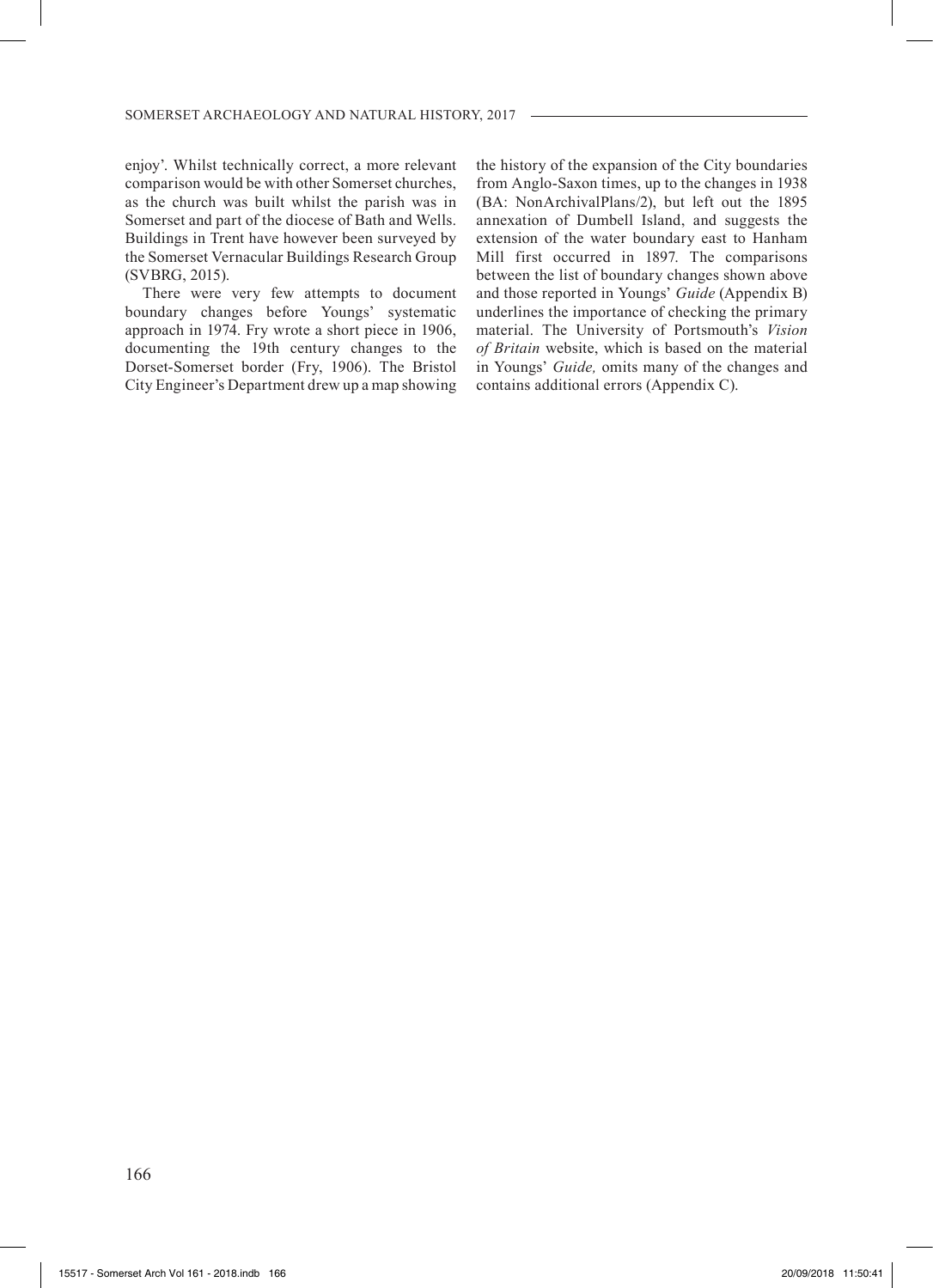| Date of change    | Somerset parishes affected                                                                                                                                              | Change                                             | [reference included if not an Act of Parliament]<br>Legal Instrument                                                                                             | Maps                                       |
|-------------------|-------------------------------------------------------------------------------------------------------------------------------------------------------------------------|----------------------------------------------------|------------------------------------------------------------------------------------------------------------------------------------------------------------------|--------------------------------------------|
| 1373              | Bedminster (part).                                                                                                                                                      | Somerset to Bristol                                | Charter of Edw. III<br>[Harding (1930)]                                                                                                                          | BA: 04882/1(a)                             |
| 1803              | Portishead (part), Brislington (part), Keynsham (part)<br>Gordano (part), Abbots Leigh (part), Portbury (part),<br>(part), Bedminster (part), Easton-in-<br>Long Ashton | Somerset to Bristol                                | Bristol Harbour Act 1803 (43 Geo. III c. cx1).                                                                                                                   | BA: 04882/1(a)                             |
| 1835              | Bedminster (part)                                                                                                                                                       | Somerset to Bristol                                | Municipal Corporations Act 1835 (5 & 6 Will. IV c. 76).                                                                                                          | BA: 04882/1(a).                            |
| 1842              | ering river Avon<br>Parishes bord                                                                                                                                       | Correction to above                                | Bristol Boundary Act 1842 (5 & 6 Vict. c. ix).                                                                                                                   |                                            |
| 20 October 1844   | Holwell                                                                                                                                                                 | Somerset to Dorset                                 | Counties (Detached Parts) Act 1844 (7 & 8 Vict. c.61).                                                                                                           | DHC: D.1549/2                              |
| 1848              | Parishes bordering river Avon                                                                                                                                           | Somerset to Bristol                                | Bristol Dock Act 1848 (11 & 12 Vict. c. xliii)                                                                                                                   |                                            |
| 1868              | Coastal parishes                                                                                                                                                        | Extends boundaries from<br>high- to low-water mark | Poor Law Amendment Act 1868 (31 & 32 Vict. c. 122)<br>s.27                                                                                                       | TNA: OS 76/1027                            |
| 24 March 1884     | to Keynsham<br>Oldham (part)                                                                                                                                            | Gloucestershire to<br>Somerset                     | Local Government Board Order 16409<br>TNA: OS 24/453, KEY/I]                                                                                                     | TNA: OS 27/1993                            |
| 1 April 1889      | Paul, Bathwick, Lyncombe, Widcombe, Walcot (part)<br>, Bath St Michael, Bath St Peter & St<br>Bath St James                                                             | Somerset to Bath (county<br>borough)               | Local Government Act 1888 (51 & 52 Vict. c. 41)                                                                                                                  | SHC: Q/FA/25                               |
| 30 September 1895 | Maiden Bradley with Yarnfield (part), Stourton with<br>Gasper (part)                                                                                                    | Somerset to Wiltshire.                             | Confirmation (No. 12) Act 1895 (58 & 59 Vict. c. xci)<br>The County of Wilts. (Gaspar and Yarnfield) Order<br>Local Government Board's Provisional Order<br>1895 | SHC: C\GP\D/16                             |
| 31 October 1895   | Easton-in Gordano (part)                                                                                                                                                | Somerset to Bristol                                | Bristol Corporation Act 1895 (58 Vict. c. clvii)                                                                                                                 | BA: BristolPlans/<br>arranged/50           |
| 31 March 1896     | Trent, Sandford Orcas, Poyntington,<br>Seaborough,<br>Goathill                                                                                                          | Somerset to Dorset                                 | Confirmation (No. 12) Act 1895 (58 & 59 Vict. c. xci)<br>Local Government Board's Provisional Order                                                              | H528/26; C\GP\D/16;<br><b>SHC: DD\SAS\</b> |
|                   | Wambrook                                                                                                                                                                | Dorset to Somerset                                 | The Counties of Dorset and Somerset (Goathill &c.)<br>Order 1895                                                                                                 |                                            |
| 30 September 1896 | Churchstantor                                                                                                                                                           | Devon to Somerset                                  | Confirmation (No. 3) Act 1896 (59 & 60 Vict. c. lxxv)<br>The County of Somerset (Churchstanton) Order<br>Local Government Board's Provisional Order              | SHC: C\GP\D/16                             |
|                   | Kilmington                                                                                                                                                              | Somerset to Wiltshire                              | Confirmation (No. 3) Act 1896 (59 & 60 Vict. c. lxxv)<br>Local Government Board's Provisional Order<br>The County of Wilts (Kilmington) Order                    | SHC: C\GP\D/16                             |
| 31 October 1897   | Easton-in-Gordano (part), Portbury (part), Portishead<br>(part) Bedminster Without (part),<br>Long Ashton<br>(part)                                                     | Somerset to Bristol                                | Bristol Corporation Act 1897 60 & 61 Vict. c. ccxxx)                                                                                                             | BA: BristolPlans/<br>arranged/53           |

APPENDIX A: CHANGES TO THE SOMERSET COUNTY BOUNDARY APPENDIX A: CHANGES TO THE SOMERSET COUNTY BOUNDARY

# - THE CHANGING BOUNDARIES OF SOMERSET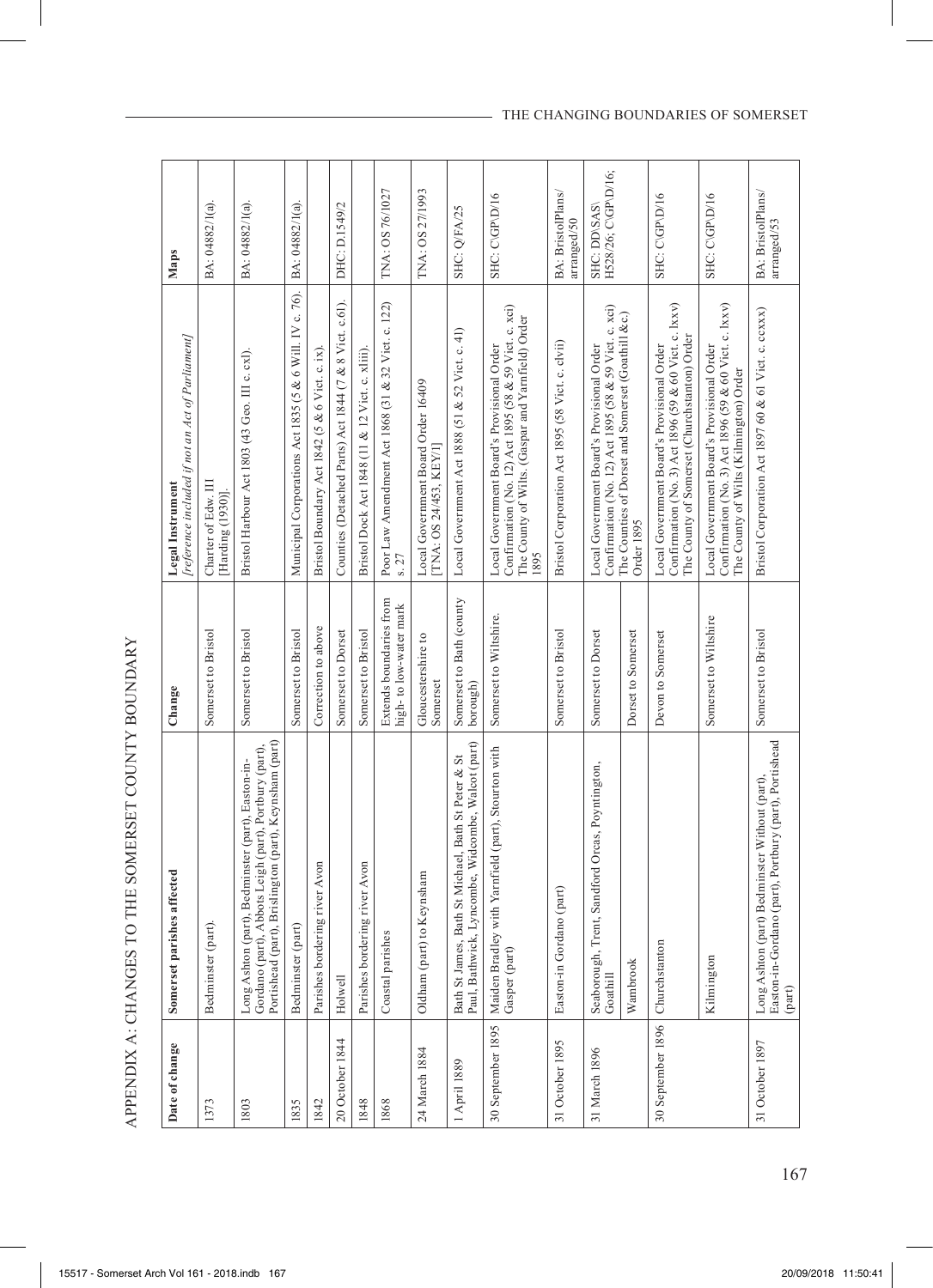| Date of change  | ishes affected<br>Somerset par                                                                                                                                                                                                                            | Change                         | [reference included if not an Act of Parliament]<br>Legal Instrument                                                           | Maps                   |
|-----------------|-----------------------------------------------------------------------------------------------------------------------------------------------------------------------------------------------------------------------------------------------------------|--------------------------------|--------------------------------------------------------------------------------------------------------------------------------|------------------------|
| 9 November 1911 | Charlcombe (part), Twerton or Twiverton, Weston<br>(part)                                                                                                                                                                                                 | Somerset to Bath               | Confirmation (No.12) 1911 (1 & 2 Geo. V c. xxxv); Bath<br>Local Government Board's Provisional Order (1910)<br>Extension Order | SHC: Q/RUP/582         |
| 1 October 1918  | Easton-in-Gordano (part)                                                                                                                                                                                                                                  | Somerset to Bath               | Bristol Corporation Act 1918 (8 & 9 Geo. V c. xlii)                                                                            | TNA: OS 38/836         |
| October 1926    | Portishead (part)                                                                                                                                                                                                                                         | Somerset to Bristol            | Bristol Corporation Act 1926 (16 & 17 Geo. V. c. xciv)                                                                         | TNA: OS 38/973         |
| 1 August 1930   | (part), Brislington (part), Portishead<br>(part), Whitehurch (part)<br>Bishopsworth                                                                                                                                                                       | Somerset to Bristol            | Bristol Corporation (No. 2) Act, 1930 20 & 21 Geo. V.<br>c. clxxx                                                              | <b>TNA: OS 38/1088</b> |
| 1 April 1933    | Brislington, Bishopsworth (part), Whitehurch (part)                                                                                                                                                                                                       | Somerset to Bristol            | M. of H. Order No. 77130. The Somerset Review Order,<br>1933 [SHC: C\GP/D/85]                                                  | SHC: C\GP/D/85         |
| 1 April 1937    | Southwick (part) to Rode                                                                                                                                                                                                                                  | Wiltshire to Somerset          | M. of H. Provisional Order Confirmation (Somerset and Wilts.) Act, 1937 (1 Edw. VIII & 1. Geo. VI. c. xiii)                    | SHC: Q/RUP/676         |
| 1 April 1951    | (part), Long Ashton (part), Easton-in-Gordano) (part).<br>Whitchurch (part), Bishopsworth (part), Dundry                                                                                                                                                  | Somerset to Bristol            | Somerset and Bristol (Alteration of Boundaries) Order,<br>1951 SI (1951) No. 563                                               | TNA: OS 38/1667        |
|                 | (part), Weston-in-Gordano (part), Walton-in-Gordano<br>Clevedon (part), Portishead (part), North Weston<br>(part), Easton-in-Gordano) (part).                                                                                                             | <b>Bristol</b> to Somerset     | [BA: 43006/8]                                                                                                                  |                        |
|                 | part), Claverton (part), English Combe<br>(part), Monkton Combe (part), South Stoke (part),<br>Charlcombe (p<br>Weston (part)                                                                                                                             | Somerset to Bath               | Bath Extension Act 1950 (14 Geo. VI c. Ixiv)                                                                                   | SHC: C\GP/D/105        |
| 1 April 1966    | North Stoke (part)                                                                                                                                                                                                                                        | Gloucestershire<br>Somerset to | South Western Counties Order 1965 SI 1965/2086<br>[SHC: C\GP/D/97]                                                             | SHC: C\GP/D/98         |
|                 | lip (part)<br>Norton St Phil                                                                                                                                                                                                                              | Somerset to Wiltshire          |                                                                                                                                |                        |
|                 | Stourhead with Gasper (part) to Penselwood                                                                                                                                                                                                                | Wiltshire to Somerset          |                                                                                                                                |                        |
|                 | Wayford (part), Winsham (part), Corton<br>), Henstridge (parts), Wincanton (part)<br>Denham (part)<br>Chard (part),                                                                                                                                       | Somerset to Dorset             |                                                                                                                                |                        |
|                 | Broadwindsor (part) to West Crewkerne, South Perrot<br>Buckhorn Weston (part) to Wincanton, Kingston<br>(part) to Misterton, Thorncombe (part) to Chard,<br>Magna (part) to Henstridge                                                                    | Dorset to Somerset             |                                                                                                                                |                        |
|                 | Brushford (part), Churchstanton (part)                                                                                                                                                                                                                    | Somerset to Devon              |                                                                                                                                |                        |
|                 | Chardstock (parts) to Chard & Wambrook, Upottery<br>Brushford & Dulverton, Clayhindon (part) to West<br>Buckland, Hemyock (part) to Wellington Without,<br>Holcombe Rogus (part) to Thorne St. Margaret<br>(part) to Churchstanton, East Ansty (parts) to | Devon to Somerset              |                                                                                                                                |                        |

# SOMERSET ARCHAEOLOGY AND NATURAL HISTORY, 2017

 $\overline{\phantom{a}}$ 

168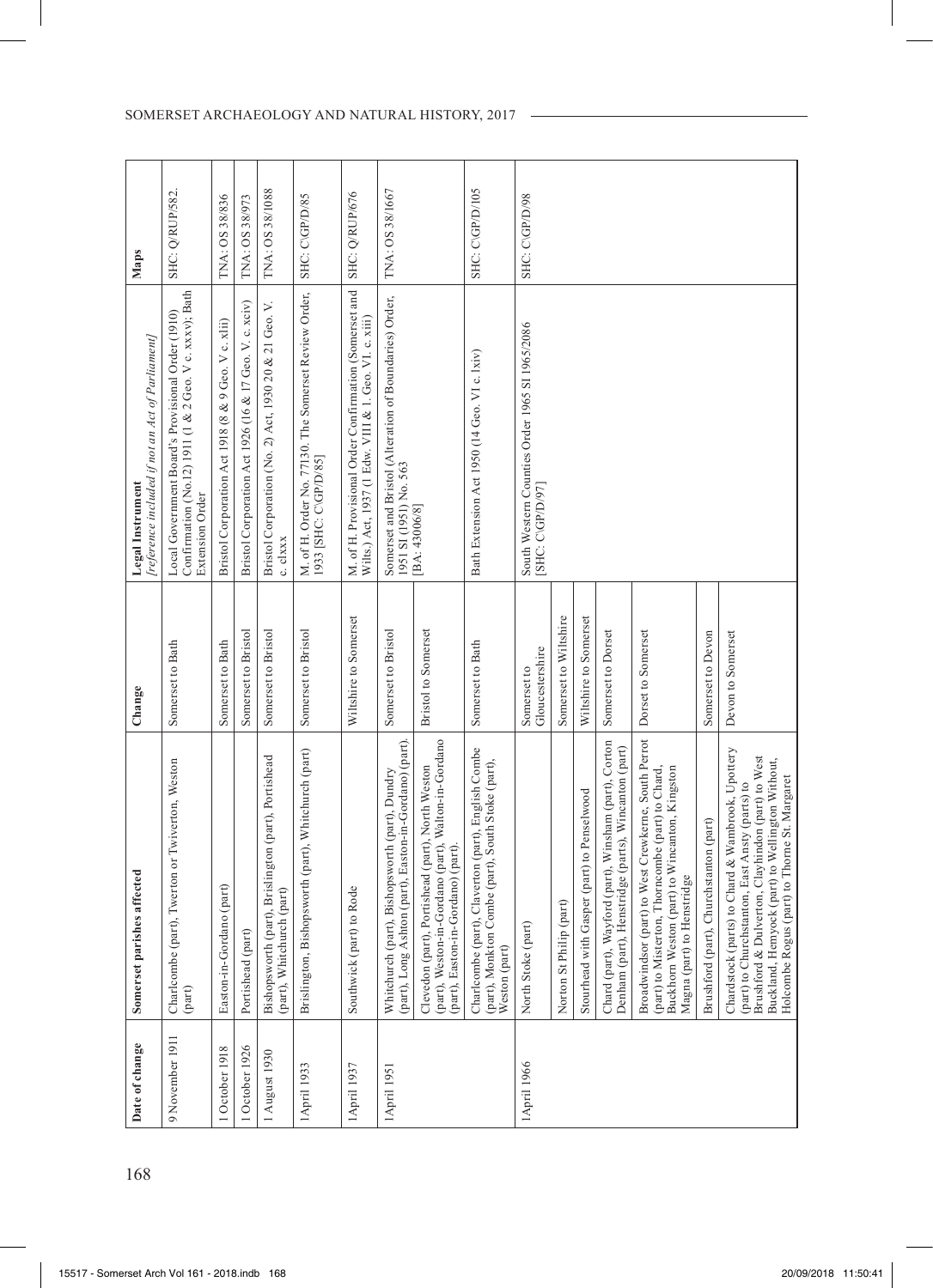| SHC: C\GP/D/99                                         |                            | SHC: C\GP/D/96:                                                                 | TNA: OS 76/1042<br>TNA: OS 76/30<br>Somerset<br>(Avon)                                                                                                                                                                                                                                                                                                                                                                                                                                                                                                                                                                                                                                                                                                                                                                                                                                                                                                                                                                                                                                                                                                                                                                                                     | SHC: C\GP/D/147                                                            |                                                                 | TNA: OS 38/2829                                 |                                                                                     | TNA: OS 38/2597                                                                                                  | TNA: OS 38/2927                                                                               |
|--------------------------------------------------------|----------------------------|---------------------------------------------------------------------------------|------------------------------------------------------------------------------------------------------------------------------------------------------------------------------------------------------------------------------------------------------------------------------------------------------------------------------------------------------------------------------------------------------------------------------------------------------------------------------------------------------------------------------------------------------------------------------------------------------------------------------------------------------------------------------------------------------------------------------------------------------------------------------------------------------------------------------------------------------------------------------------------------------------------------------------------------------------------------------------------------------------------------------------------------------------------------------------------------------------------------------------------------------------------------------------------------------------------------------------------------------------|----------------------------------------------------------------------------|-----------------------------------------------------------------|-------------------------------------------------|-------------------------------------------------------------------------------------|------------------------------------------------------------------------------------------------------------------|-----------------------------------------------------------------------------------------------|
| Bristol Order 1966, SI (1966) No. 134<br>[BA: 43006/8] |                            | Bath Order 1966: SI (1966) 1534<br>[SHC: C\GP/D/96]                             | Local Government Act 1972 c. 70                                                                                                                                                                                                                                                                                                                                                                                                                                                                                                                                                                                                                                                                                                                                                                                                                                                                                                                                                                                                                                                                                                                                                                                                                            | Avon and Somerset (Areas) Order 1983 SI (1983) No. 84<br>[SHC: C\GP\D\147] |                                                                 | Avon Somerset and Wiltshire (County Boundaries) | Order 1990 SI (1990) No. 159 [available on legislation<br>gov.uk website}           | Dorset and Somerset (County Boundaries) Order SI<br>available on legislation gov.uk website]<br>$(1991)$ No.286: | Avon (Structural Change) Order SI (1995) No. 493<br>[available on legislation.gov.uk website] |
| Somerset to Bristol                                    | <b>Bristol</b> to Somerset | Somerset to Bath                                                                | Somerset to Avon                                                                                                                                                                                                                                                                                                                                                                                                                                                                                                                                                                                                                                                                                                                                                                                                                                                                                                                                                                                                                                                                                                                                                                                                                                           | Somerset to Avon                                                           | Avon to Somerset                                                | Somerset to Avon                                | Avon to Somerset                                                                    | Dorset to Somerset                                                                                               | Creation of new counties                                                                      |
| part), Whitchurch (part),<br>Long Ashton (             | Keynsham (part)            | Charlcombe and parts of Batheaston, Monkton<br>Combe, Newton St Loe, Swainswick | (part), Hinton Blewett, Hinton Charterhouse, Hutton,<br>Magna, Chew Stoke, Churchill, Clapton-in-Gordano,<br>Walton-in-Gordano, Wellow, North Weston, Weston-<br>in-Gordano, Weston-super-Mare, Whitchurch, Wick<br>Cameley, Camerton, Charlcombe, Chelwood, Chew<br>Portbury, Portishead, Priston, Publow, Puxton, St<br>Catherine, Stanton Drew, Steep Holm Island, North<br>Stoke, South Stoke, Stowey-Sutton, Swainswick,<br>Bathampton, Batheaston, Bathford, Blagdon (part),<br>Backwell, Banwell, Barrow Gurney,<br>Corston, Dundry, Dunkerton, Easton-in-Gordano,<br>Bleadon, Brockley, Burrington (part), Butcombe,<br>Seymour, Abbots Leigh, High Littleton, Locking,<br>Farrington Gurney, Flax Bourton,<br>Combe, Monkton Combe, Combe Hay, Compton<br>Tickenham, Timsbury, Ubley (part), 'Unnamed',<br>Kelston, Kenn, Kewstoke, Keynsham, Kingston<br>Freshford, East Harptree (part), West Harptree<br>Thrubwell, Newton St Loe, Norton Malreward,<br>Norton Radstock, Paulton, Peasedown St John,<br>Claverton, Cleeve, Clevedon, Clutton, English<br>St Lawrence, Winford, Winscombe, Wrington,<br>Dando, Compton Martin (part), Congresbury,<br>Marksbury, Nailsea, Nempnett<br>Farmborough,<br>Loxton (part),<br>Long Ashton,<br>Yatton. | Shipham (part)                                                             | to Lympsham, Winscombe (part) to<br>Bleadon (part) t<br>Shipham | Kilmersdon (part) Compton Bishop (part)         | to Norton St Philip, Loxton (part) to<br><b>do</b><br>Compton Bish<br>Wellow (part) | Bradford Abbas (part), Clifton Maybank (part) to Barwick                                                         | Avon abolished; new counties of North West<br>Somerset, Bath and North East Somerset          |
| 1 April 1966                                           |                            | 1 April 1967                                                                    | 1 April 1974                                                                                                                                                                                                                                                                                                                                                                                                                                                                                                                                                                                                                                                                                                                                                                                                                                                                                                                                                                                                                                                                                                                                                                                                                                               | 1 April 1983                                                               |                                                                 | 1 April 1990                                    |                                                                                     | 1 April 1991                                                                                                     | 1 April 1995                                                                                  |

 $\overline{\phantom{a}}$ 

169

 $\mathbb{I}$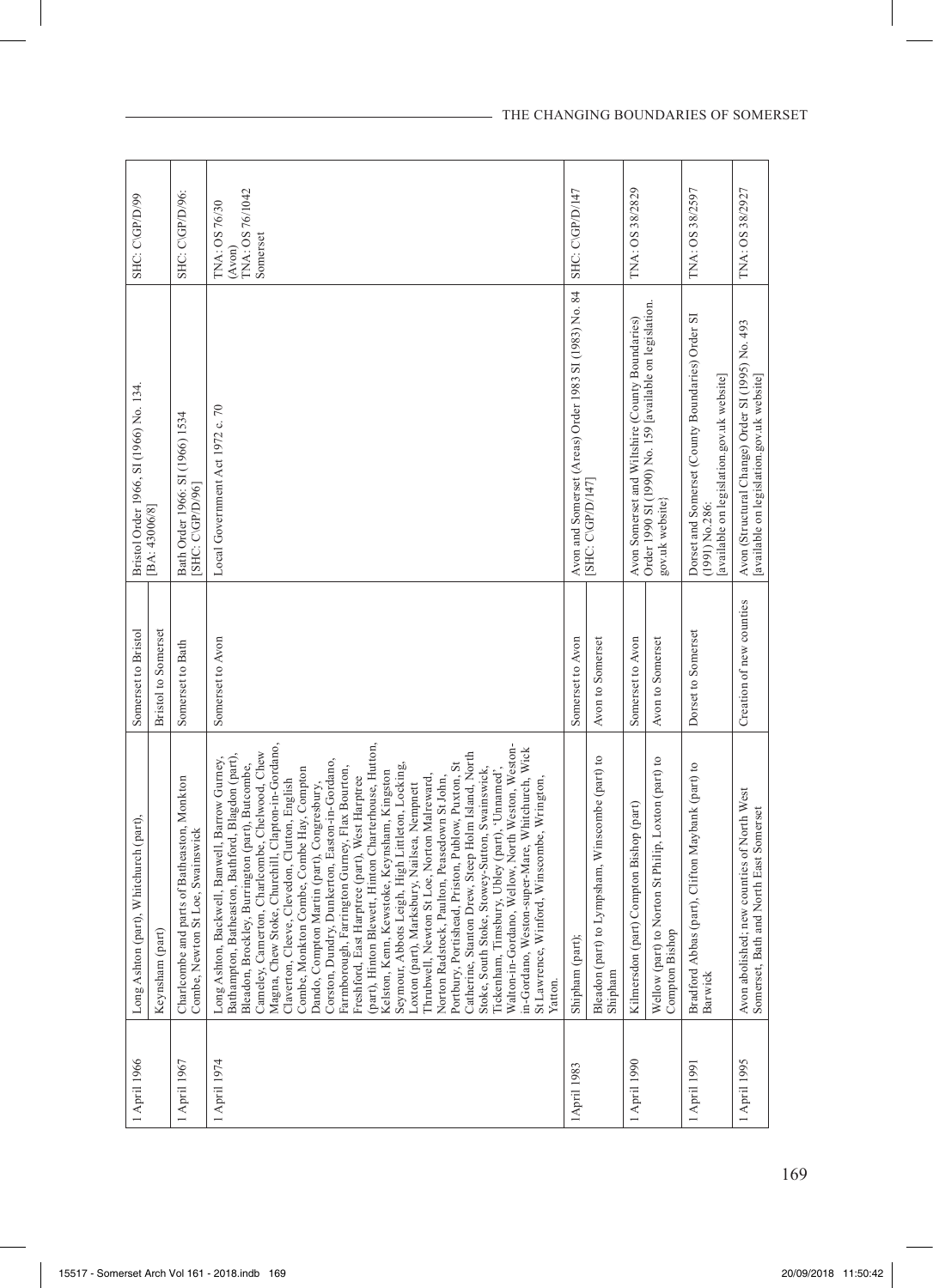# APPENDIX B: DISCREPANCIES BETWEEN YOUNGS' *GUIDE* AND APPENDIX A

None of the boundary changes transferring part of Somerset to the city and county of the city of Bristol (in 1373, 1803, 1835, 1842 and 1848) before the creation of the County Borough by the 1888 local government Act are included in Youngs (1979, 668)*.*

The change in boundary from the high- to the low-water mark in 1868 is not included.

Youngs (1979, 668) incorrectly shows a change to the county boundary at Exmoor in 1884. The entry for Exmoor (Youngs, 1979, 425) describes Exmoor as an extra-parochial place 'primarily in Somerset, small uninhabited part in Devon'. Exmoor became a parish in 1856 under the 1815 Exmoor Forest Act (Poor Law Board 1857) and not, as Youngs has it, under the 1857 Extra-parochial Places Act. The 1884 Local Government Board Order (LGBO) 16348 (TNA: OS 24/114, SOU/1) quoted by Youngs (1979, 813 ref. 276) as a change in county boundary transferred the Devon part of Exmoor civil parish to the Devon parish of North Molton.

The transfer of part of Oldland to Keynsham and Somerset in 1884 is not included (Youngs 1979, 668).

Youngs (1979: 797, ref. 130) gives the incorrect date of 30th September 1895 for the coming into effect of the Counties of Dorset and Somerset (Goathill &c.) Order 1895 instead of 30th March 1896, possibly because this is the date the other seven provisional Orders confirmed by the Local Government Board's Provisional Order Confirmation (No. 12) Act 1895 Act came into effect.

Youngs (1979, 668) incorrectly shows a county boundary change in 1896 for parts of the parishes of Abbots Leigh, Bedminster, Easton-in-Gordano, Long Ashton, Portbury and Portishead, to help create the parish of South Bristol in the Bristol County Borough, with reference to LGBO 34794. This Order (TNA: OS 24/175, BRI/12) creates three new parishes (North, Central and South Bristol) from parishes already within the City and County of Bristol, but does not make any change to the county boundary. A map of the areas of the parishes transferred to the new parish (BA: BristolPlans/ arranged/52) shows that the parts of the Somerset parishes west of Bedminster transferred to the new parish of South Bristol are the areas of these parishes along the river Avon and at its mouth that formed part of the city and the county of the city of Bristol as defined in the 1373 charter and extended by the 1803 and 1848 Acts.

The transfer of Dumbell Island under the Bristol Corporation Act 1895 is not included (Youngs 1979, 668).

Youngs (1979, 668) shows the transfers under the Bristol Corporation Act 1897 which came into effect on 31st October 1897 as transfers in 1896. The references under the individual parishes depend on the parish concerned (1979, 812, Eastonin-Gordano: ref. 18; Long Ashton, Portbury, Portishead: ref. 19; Bedminster Without: ref. 73). All three references contain errors either of date or legal instrument.

Youngs (1979, 668) incorrectly shows a county boundary change in 1898, with the loss of parts of the Somerset parishes of Brislington and Keynsham to Bristol Parish and County Borough, with reference to LGBO 38597. This Order (TNA: OS 24/175, BRI/18) creates a new parish of Bristol from the parishes and parts of parishes already within Bristol, and Article 2 of the Order states specifically that the boundary of the new united parish shall be the boundary of the city and county of the city of Bristol as defined by the Bristol Corporation Act 1897. The parts of the two Somerset parishes concerned are the river Avon upstream as far as Hanham Mills and the areas on the banks transferred to the city and county under the 1803 Bristol Harbour Act and confirmed by the 1848 Dock Act.

Youngs gives an incorrect reference to the London Gazette (1979, p. 812, ref. 39) for the transfer of parts of Charlcombe and Weston to Bath County Borough under the Bath Extension Order 1911, confirmed by the Local Government Board's Provisional Order (1910) Confirmation (No.12) Act 1911.

The transfer of part of Easton-in-Gordano under the Bristol Corporation Act 1918 is not included.

Youngs incorrectly gives the date as 1st April 1926 (1979, 813, ref. 398) for the coming into effect of the Bristol Corporation Act 1926 which came into effect from 1st October 1926.

Youngs incorrectly gives the date as 1st April 1930 (1979, 812, ref. 81) for the coming into effect of the Bristol Corporation (No. 2) Act, 1930 which came into effect from 1st August 1930.

Youngs (1979, 668) only shows Brislington as affected by the changes introduced by the Somerset Review Order, 1933 but does not list the parts of Bishopsworth and Whitchurch also transferred.

Youngs (1979, 812 ref. 21) incorrectly gives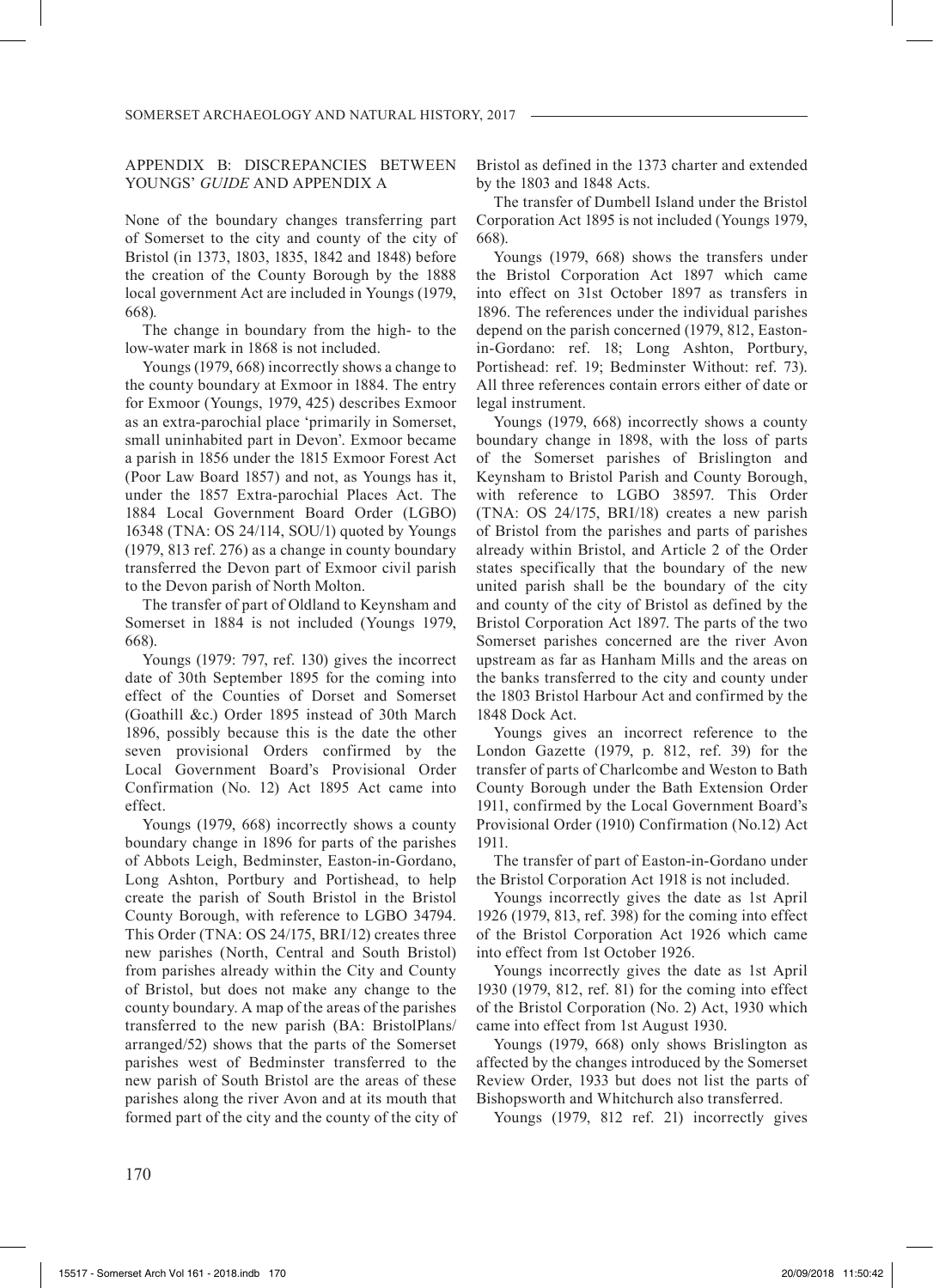the reference to the Bristol Order 1966 (SI (1966) No.134 as "18 Feb. MinHousLGO 21193".

Youngs gives incorrect references to the changes introduced by the Bath Order 1966. For the transfers of Monkton Combe, Newton St Loe and Swainswick the reference is given as '9 Nov, 1 & 2 Geo. V c. xxxv' (Youngs 1979, 812, ref. 42) and for the transfers of Batheaston and Charlcombe as '1 Jan, MHLGO 23994' (Youngs 1979, 812, ref. 44).

Youngs includes the changes made by the 1972 Local Government Act, but does not include any of the subsequent changes.

# APPENDIX C: DISCREPANCIES BETWEEN THE VISION OF BRITAIN WEBSITE AND APPENDIX A

Ancient County: (GB Historical GIS a, no date)

None of the changes to the boundaries of the ancient county of Somerset are shown.

Administrative County (GB Historical GIS b, no date)

None of the boundary changes to the administrative county of Somerset up to 1930 are shown. The eight parishes transferred between counties as a result of the implementation of the 1894 Local Government Act are shown as belonging to their pre-1896 county.

The website includes the changes introduced by the Somerset Review Order, 1933 but shows them as being to Gloucestershire rather than to Bristol, and includes a second (incorrect) reference to a 1935 Ministry of Health Provisional Order Confirmation Act.

The website shows the changes as a result of the Somerset and Bristol (Alteration of Boundaries) Order 1951 and the Bath Extension Act 1950 as affecting Gloucestershire rather than Bath or Bristol County Boroughs, and gives a reference to the Bristol order for both.

The website lists the changes made under the South West Counties Order 1965 but also includes additional incorrect references to the Cornwall and Devon (Broadwoodwidger) Order 1965, the Exeter Order 1966 and the Bristol Order 1966.

The website includes the changes made under the Bristol Order 1966 but also gives a reference to the South West Counties Order 1965.

The website does not include the changes introduced by the Bath Order 1966.

# ACKNOWLEDGEMENTS

I am very grateful for the help advice and support given by Dr. Frank Thorn, and in particular for his help in describing the early history of the county boundary, and also to Colin Bowditch, Liz Caldwell and Mark Forrest for their helpful comments on the draft.

#### REFERENCES

# **Primary Sources**

Note: The primary legislation (public or local Acts of Parliament) quoted is referenced conventionally (by regnal year and chapter number) without indicating the archives used. The secondary legislation (orders or statutory instruments) quoted includes a reference to the archival source. Some of the latter and the maps quoted may be available in different archives or as multiple copies with different reference numbers within the same archive. The references shown below are those consulted in the preparation of this paper.

#### *Bristol Archives (BA)*

- 04482/1(a): Maps and Plans Plans of the Boundary of the City and County of Bristol 1820
- 43006/8: Statutory Instruments relating to alteration of boundaries of Bristol 1936–1966
- BristolPlans/arranged/50: City Plan: As extended by Bristol Corporation Act 1895. 1895.
- BristolPlans/arranged/52: Order for Union of Parishes inquiry (8 plans). With plans of parish of Shirehampton and Henbury 1896 Mar 25.
- BristolPlans/arranged/53: City Plan and Ward Map, 1881– 1897; 1897. Showing City boundary as extended by Bristol Corporation Act, 1897
- Non-archival plans/2: Plan of city boundary extensions to 1955. [4 inches to 1 mile]. 1955

*Dorset History Centre (DHC*) D.1549: Holwell Maps.

*Somerset Heritage Centre (SHC)*

- C\GP\D/16: Report of the Boundary Commissioners for England and Wales and papers resulting from this report. 1888
- C\GP\D/34e: Dorset and Somerset Joint Committee, Unions in their area, 1894
- C\GP/D/85: Local Government *Review* of *Somerset*, *Order* and Maps. 1931–1933. (Map 1).

C\GP/D/96: The Bath Order. 1966

- C\GP\D/97: South Western Counties Order. 1965
- C\GP/D/98: Boundary maps of the South Western Counties Order. 1965 (bundle).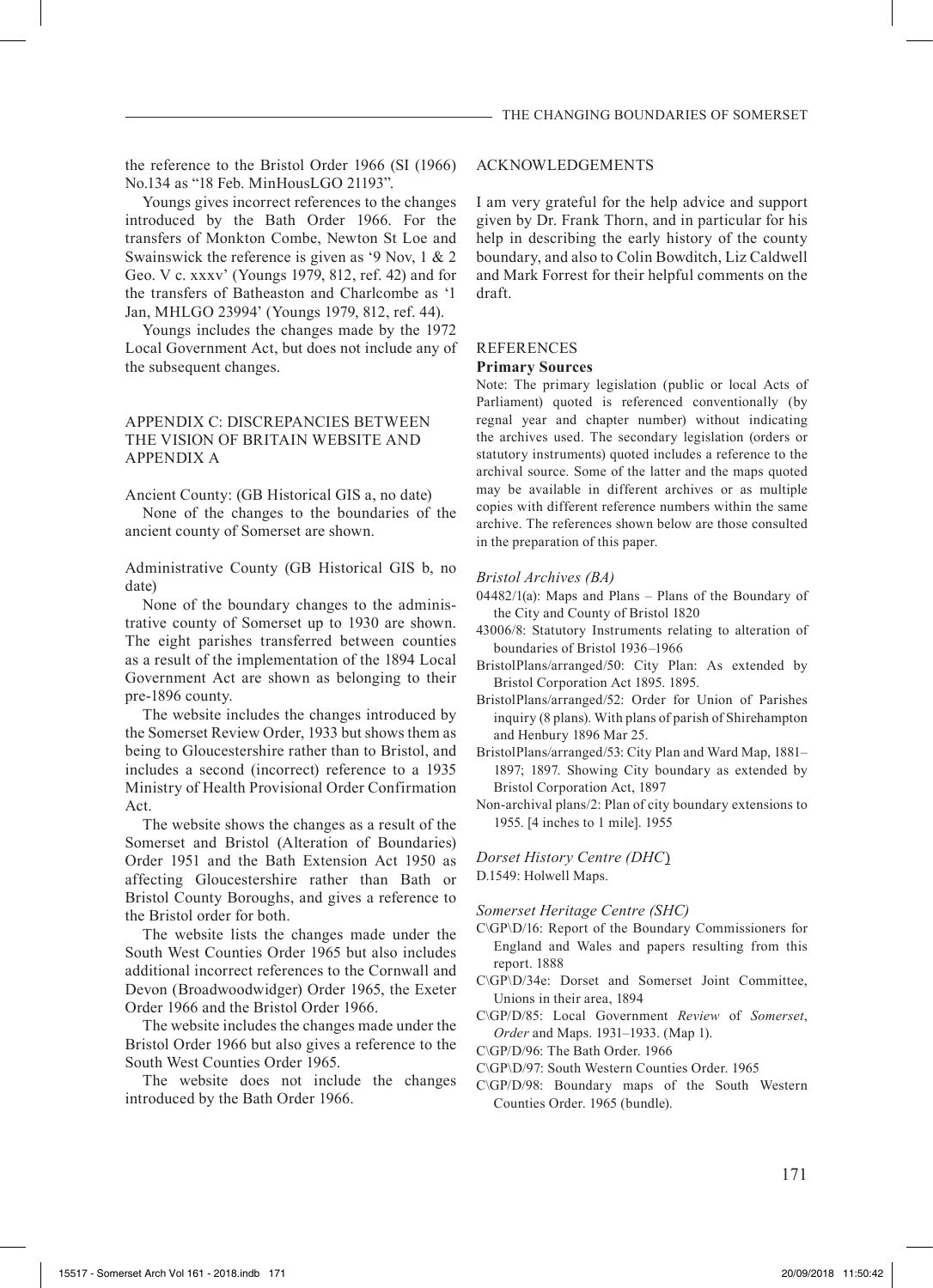C\GP\D/99: Maps referred to in the Bristol Order. 1966

C\GP/D/105: City of Bath Act. (and maps). 1950

C\GP/D/147: The *Avon* and *Somerset* (Areas) *Order* 1983 (Maps Separate). 1983

- DD\SAS/H528/26: Endorsed 'Parishes of Goathill, Pointington, Sandford Orcas and Trent etc.. Map re L.G. Act 1894 and altn of boundaries'.
- Q/FA/25: plans of Bath and Bristol, showing their boundaries
- Q/RUP/582: Composite OS 6in map, showing boundaries of city. 29 Jun 1911
- Q/RUP/676: Somerset And Wiltshire Order. 8 Dec 1936

#### *The National Archives (TNA)*

- OS 24/114: South Molton Poor Law Union (Devon): boundaries file 1883–1901
- OS 24/175: Bristol Poor Law Union (Gloucestershire): boundaries file 1848–1936
- OS 24/453: Keynsham Poor Law Union (Somerset): boundaries file 1883–1937
- OS 27/1993: Boundary Sketch Map: Gloucestershire: Bitton; Bitton township; Hanham township (detached); Oldland township (detached) 1879
- OS 38/836: Ordnance Survey: Boundaries Branch: Deposited Maps*:* Bristol, Gloucestershire. Map showing boundaries 1918
- OS 38/973: Ordnance Survey: Boundaries Branch: Deposited Maps: Bristol City, Gloucestershire. Map showing boundaries 1926
- OS 38/1088: Ordnance Survey: Boundaries Branch: Deposited Maps: Bristol, Gloucestershire. Map showing boundaries 1930
- OS 38/1667: Ordnance Survey: Boundaries Branch: Deposited Maps: Bristol (County Borough), Gloucestershire and Somerset. Map showing county boundaries. 1933–1951
- OS 38/2597: Ordnance Survey: Boundaries Branch: Deposited Maps: Dorset and Somerset: (County Boundaries) (South Somerset District) Order, SI (1991) No 286
- OS 38/2829: Ordnance Survey: Boundaries Branch: Deposited Maps: Avon, Somerset and Wiltshire: (County Boundaries) (Sedgemoor District) Order, SI (1990) No 159
- OS 38/2927: Ordnance Survey: Boundaries Branch: Deposited Maps: Avon: (Structural Change) (Bath and North East Somerset District) Order, SI (1995) No 493. (Note: this contains only four of the six maps relating to this order).
- OS 76/30 Avon: shows boundary information to 1974 including manuscript annotations Scale 1:100000 1974 Jan 01–1974 Dec 31
- OS 76/1027: Somerset: shows boundary information to 1920 Scale 1:190080 1899 Jan 01–1920 Dec 31
- OS 76/1042 Somerset: shows boundary information to

1975 with manuscript annotations. Scale 1:100000 1974 Jan 01–1975 Dec 31

#### **Books and Journals**

- Dunning, R. W. and Bush, R. J. E. 1978. *A History of the County of Somerset: Volume 4. Parishes: Wambrook.*  Victoria County History, London.
- Dunning, R. W. and Siraut, M. C. 1999. *A History of the County of Somerset: Volume 7. Bruton, Horethorne and Norton Ferris Hundreds.* Victoria County History, London.
- Barker K. 2013. *Aldhelmus episcopus: the making and shiring of the Sherborne bishopric – Saxon, Briton and Byzantine.* Proceedings of the Dorset Natural History and Archaeological Society 134. 113-127.
- Darby, H. C. and Finn R. W. (Eds.), 1967. *The Domesday Geography of South-West England.* Cambridge University Press, Cambridge.
- Eastwood, D. 1994. *Governing Rural England*. Oxford Historical Monographs. Clarendon Press, Oxford:
- Fry, G. S. 1906. *Boundaries of Dorset*, Somerset & Dorset Notes and Queries, 10, 86-7.
- Harding, N. D. (Ed.) 1930. *Bristol Charters 1155–1373*. Bristol Record Society, Bristol.
- Lipman, V. D. 1949. *Local Government Areas 1834–1945*. Basil Blackwell, Oxford.
- Morris, J, Thorn, C. and F. (Eds.) 1980. *Domesday Book 8 Somerset*. Phillimore, Chichester.
- Newman, J. and Pevsner, N. 1972. *The Buildings of England: Dorset*. Penguin Books: Harmondsworth.
- Oliver, R. 2011. *OS Act, tidelines and growth of a myth*. Sheetlines (The Journal of the Charles Close Society for the Study of Ordnance Survey Maps) 91 (August 2011), 36-51.
- Poor Law Board, 1827. Ninth Annual Report of the Poor Law Board 1856. Parliamentary Papers 1857 Sess. 2 Vol. XXII [2241], p. 11.
- SVBRG (Somerset Vernacular Buildings Research Group). 2015. *Traditional Houses and Farms in the Parish of Trent. A study of the Houses and Farms in the Village of Trent and the Hamlets of Adber and Hummer (Somerset Villages)*.
- Thorn, F. R. 2010. *'That most famous Monasterium at Bath', Its Hundred hides and its estates, viewed from South Stoke.* Proceedings of the Somerset Archaeological and Natural History Society. 153. 13- 53.
- Thorn, F. R. 2012. *The Ancient Territory of Somerton, Somerset*. Proceedings of the Somerset Archaeological and Natural History Society. 155. 163-191.
- Thorn, F. R 2014. *The Ancient Territories of Frome and Bruton in Somerset*. Proceedings of the Somerset Archaeological and Natural History Society. 157. 1-52.